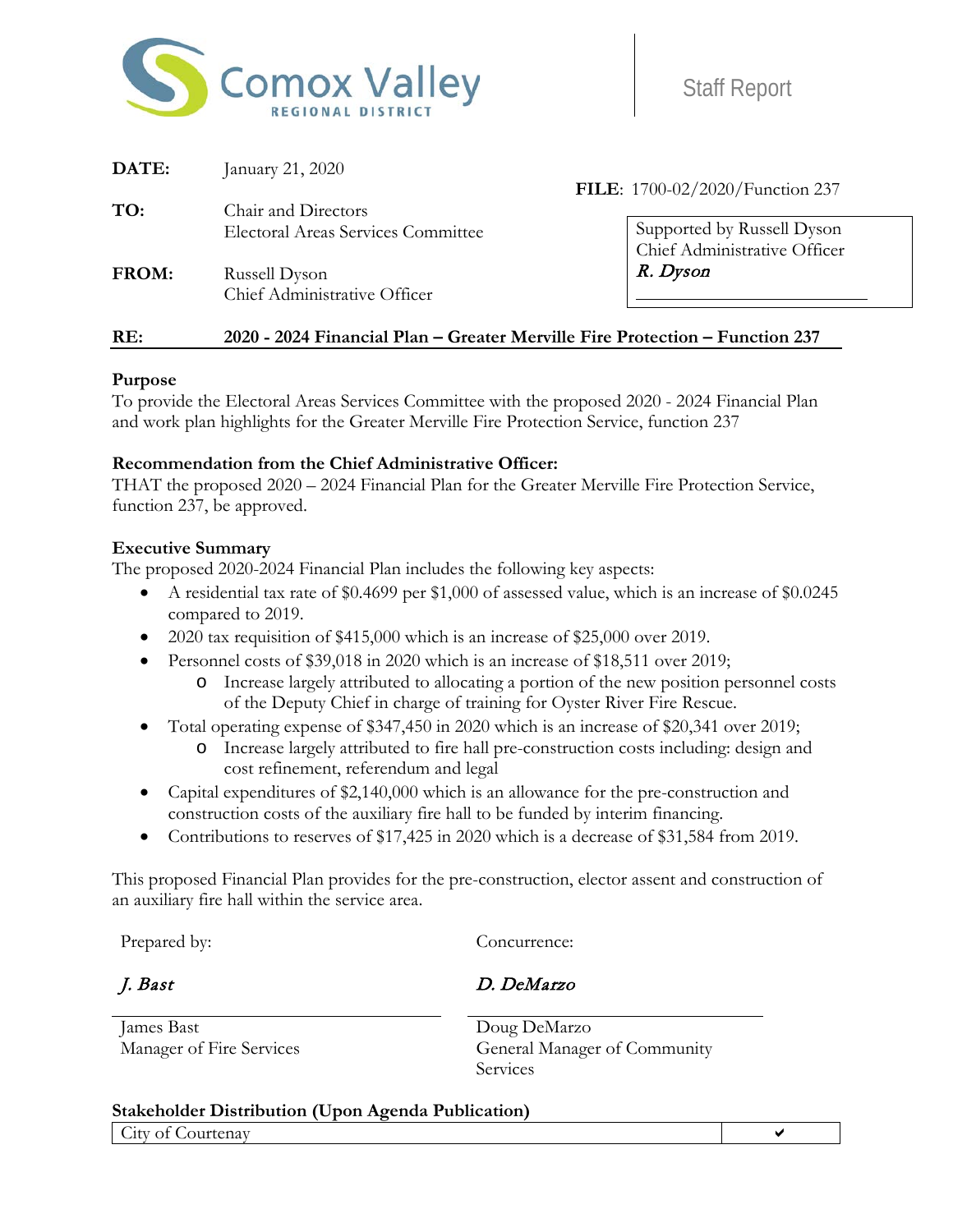#### **Board Strategic Drivers**

The Comox Valley Regional District (CVRD) Board has set four strategic drivers to guide service delivery. Not all services will be influenced by all drivers. Table 1 notes the degree of influence the drivers have on projects and work plans.

|  | Table 1: Strategic Drivers |  |
|--|----------------------------|--|
|--|----------------------------|--|

| Fiscal responsibility:                  | Climate crisis and environmental                    |
|-----------------------------------------|-----------------------------------------------------|
| Service provision by way of agreement,  | stewardship and protection:                         |
| utilizing an existing fire department   | Service provides protection to address<br>$\bullet$ |
| provides for efficiencies and           | increase in wildfire risk as a result of            |
| economies of scale.                     | climate change                                      |
| Community partnerships:                 | Indigenous relations:                               |
| Fire protection service currently       | This service is not significantly<br>$\bullet$      |
| provided by way of service agreement    | influenced by this driver                           |
| with the City of Courtenay.             |                                                     |
| Planned auxiliary fire hall with Oyster |                                                     |
| River Fire Rescue as main department.   |                                                     |

#### **Core Services: Regional Emergency Services**

The work-plan proposed within this financial plan is captured within the identified Core Services that the regional district delivers and is highlighted in Appendix A

#### **Financial Plan Overview**

A major component of the proposed 2020-2024 Financial Plan is the City of Courtenay's submission for fire protection services which is attached as Appendix B.

The 2020 - 2024 proposed five-year Financial Plan for Greater Merville Fire Protection Service, function 237, including service establishment information, the requisition summary and the operating and capital budget, is available within the full proposed budget binder, provided in both searchable PDF and e-reader formats, located on the CVRD Financial Plan web page at [www.comoxvalleyrd.ca/currentbudget](http://www.comoxvalleyrd.ca/currentbudget).

Table 2 summarizes the 2020 proposed budget as compared to the 2019 adopted budget. Significant variances from 2019 adopted budget will be discussed in the Financial Plan sections that follow.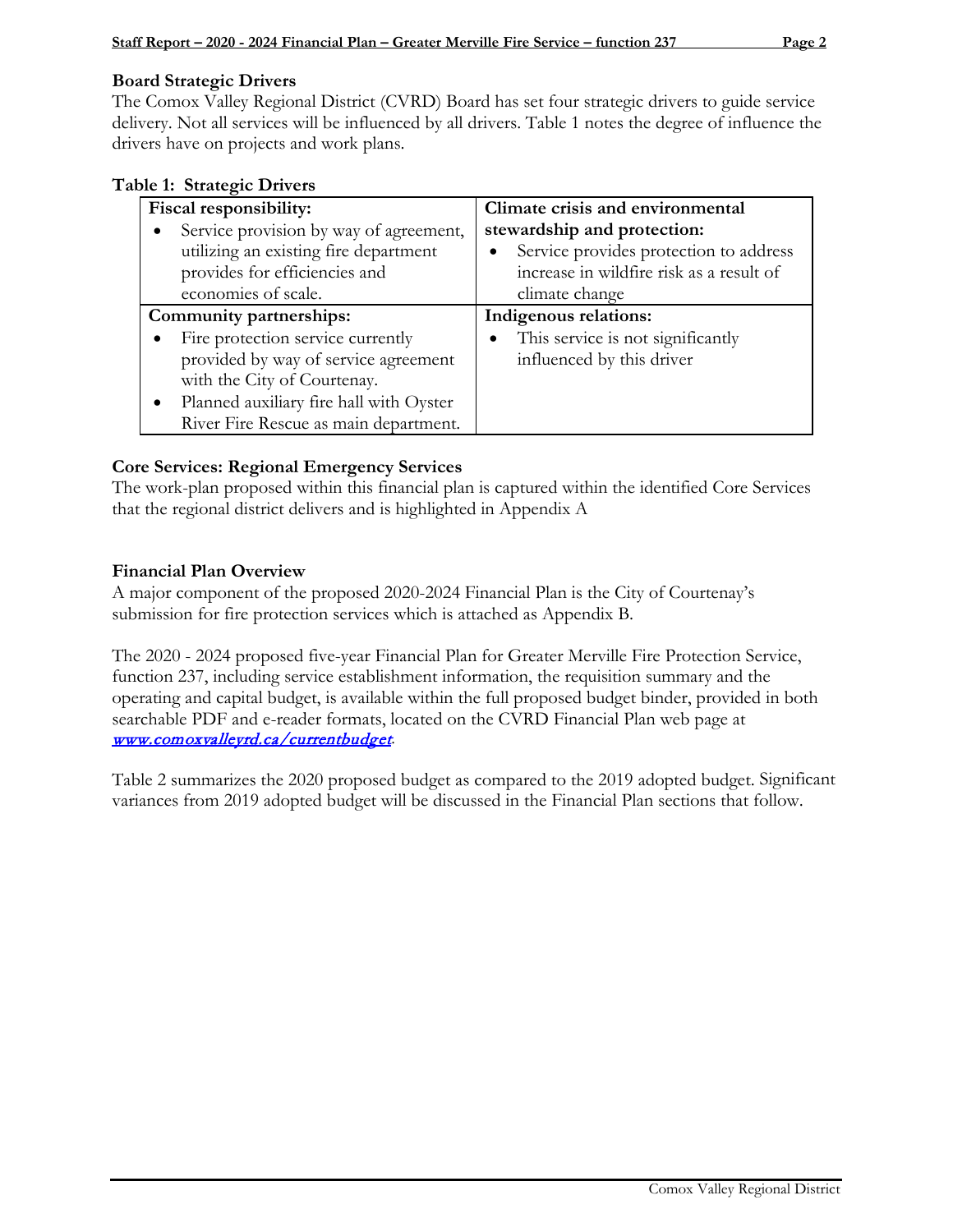#### **Table 2: Financial Plan Highlights**

| 2020<br>Proposed<br><b>Budget</b>                                                                                          |                                                      |      | #237 Greater Merville Fire Protection                     |                               |                                                   |
|----------------------------------------------------------------------------------------------------------------------------|------------------------------------------------------|------|-----------------------------------------------------------|-------------------------------|---------------------------------------------------|
| <b>Operating</b>                                                                                                           | 2019 Budget                                          |      | 2020 Proposed<br><b>Budget</b>                            | <b>Increase</b><br>(Decrease) |                                                   |
| <b>Revenue</b>                                                                                                             |                                                      |      |                                                           |                               |                                                   |
| Requisition<br>Other Revenue / Recoveries                                                                                  | 390,000<br>$\Omega$                                  |      | 415,000                                                   |                               | 25,000                                            |
| Prior Years Surplus                                                                                                        | \$<br>41,195<br>431,195 \$                           |      | 68,393<br>483,393 \$                                      |                               | 27,198<br>52,198                                  |
| <b>Expenditures</b>                                                                                                        |                                                      |      |                                                           |                               |                                                   |
| Personnel Costs<br>Operating<br>Referendum Costs<br>Transfer to Other Functions<br>Contribution to Reserve<br>Debt Charges | 20,507<br>327,109<br>10,000<br>24,570<br>49,009<br>Ω |      | 39,018<br>347,450<br>10,000<br>37,000<br>17,425<br>32,500 |                               | 18,511<br>20,341<br>12,430<br>(31, 584)<br>32,500 |
|                                                                                                                            | \$<br>431,195 \$                                     |      | 483,393 \$                                                |                               | 52,198                                            |
| Capital<br><b>Funding Sources</b>                                                                                          |                                                      |      |                                                           |                               |                                                   |
| Short Term Debt Proceeds<br>Transfer from Reserve                                                                          | 0<br>380,000                                         |      | 2,000,000<br>140,000                                      |                               | 2,000,000<br>240,000                              |
|                                                                                                                            | \$<br>380,000 \$                                     |      | 2,140,000 \$                                              |                               | 2,240,000                                         |
| <b>Funding Applied</b>                                                                                                     |                                                      |      |                                                           |                               |                                                   |
| Capital Projects & Equip                                                                                                   | \$<br>380,000<br>380,000                             | - \$ | 2,140,000<br>2,140,000 \$                                 |                               | 1,760,000<br>1,760,000                            |

Highlights of the 2020 - 2024 proposed Financial Plan for function 237 include:

Revenue Sources

- The proposed 2020 tax requisition of \$415,000 which is an increase of \$25,000 over 2019.
	- o Increase is largely attributed to fire hall pre-construction costs including design and cost refinement, referendum and legal.
- Prior year's surplus carry forward from 2019 estimated at \$68,393
- Staff continues to research possible grant funding opportunities for this service

#### Personnel

- Personnel costs of \$39,018 in 2020 which is an increase of \$18,511 over 2019;
	- Increase largely attributed to allocating a portion of the new position personnel costs of the Deputy Chief in charge of training for Oyster River Fire Rescue.
	- A portion of administrative assistant cost is now allocated to fire services;
- A portion of personnel costs attributed to Manager of Fire Services is allocated to this service.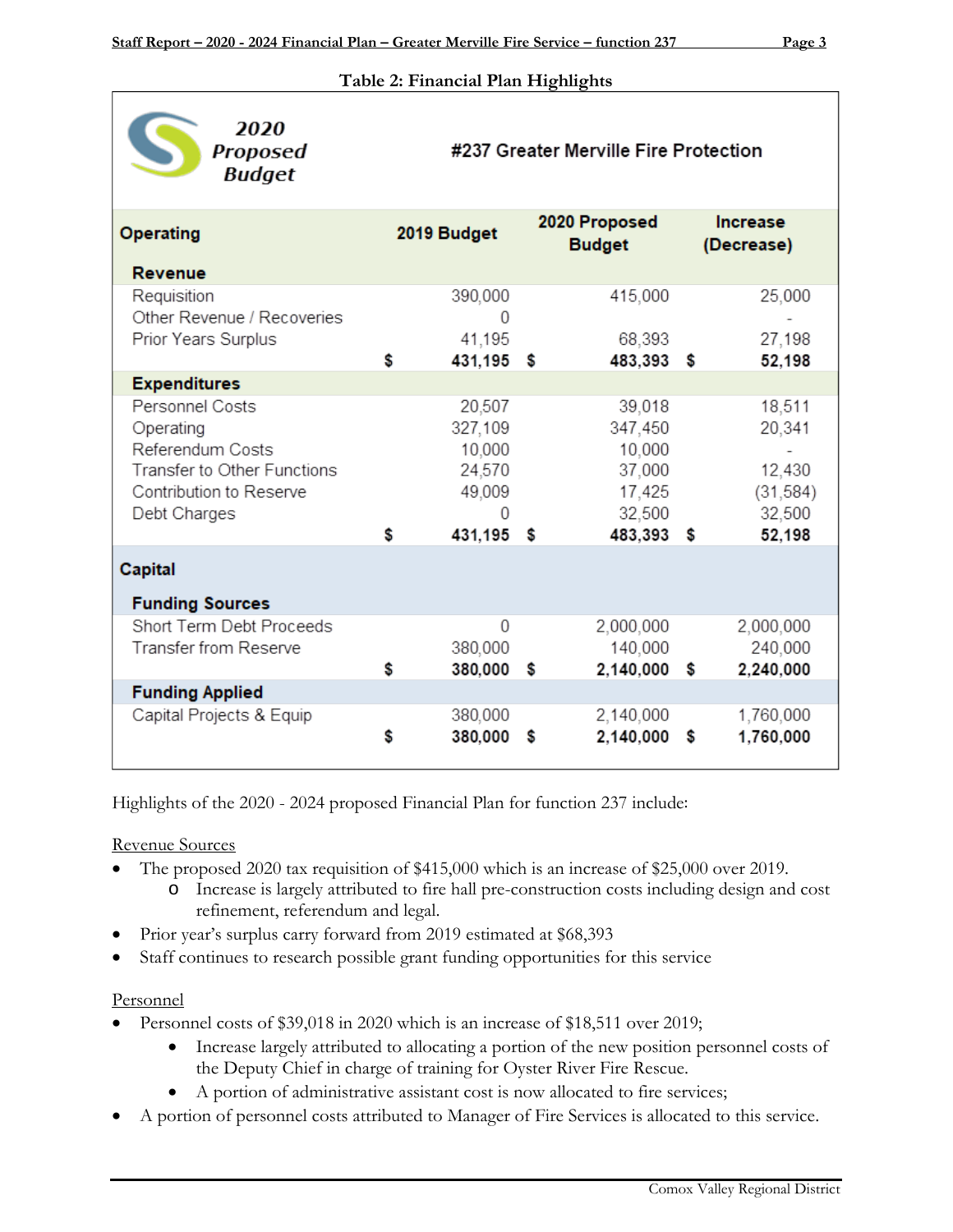• A portion of the personnel costs of the Fire Chief and Deputy Chief of the Oyster River Fire Rescue department.

## **Operations**

- Total operating expense of \$347,450 in 2020 which is an increase of \$20,341 over 2019;
	- o Increase largely attributed to fire hall pre-construction costs including design and cost refinement, referendum and legal
	- o Training and protective gear for the new recruits.
	- o Increased service agreement costs with the City of Courtenay.

## **Capital**

Staff have entered into a Memorandum of Understanding with the Mountainaire Avian Rescue Society (MARS) confirming the intent to lease a portion of their property for the site of an auxiliary fire hall. Pending a successful elector assent process, the regional district will enter into a lease with MARS and begin construction of the fire hall.

Capital expenditures for 2020 are detailed in Table 3.

# **Table 3: Capital Projects**

| <b>Project Description</b>                                                                                                                      | <b>Budget</b><br>vear                                                                                                                                                    | Anticipated<br>cost | Anticipated<br>schedule |
|-------------------------------------------------------------------------------------------------------------------------------------------------|--------------------------------------------------------------------------------------------------------------------------------------------------------------------------|---------------------|-------------------------|
| Auxiliary fire hall preconstruction                                                                                                             |                                                                                                                                                                          |                     |                         |
| Project coordinator costs                                                                                                                       |                                                                                                                                                                          |                     |                         |
| Building design and cost estimates                                                                                                              | 2020                                                                                                                                                                     | \$50,000            | Spring 2020             |
| To inform the elector assent process                                                                                                            |                                                                                                                                                                          |                     |                         |
| To be funded by transfer from reserves                                                                                                          |                                                                                                                                                                          |                     |                         |
| Auxiliary fire hall project construction costs                                                                                                  |                                                                                                                                                                          |                     |                         |
| Pending successful elector assent                                                                                                               |                                                                                                                                                                          |                     |                         |
| process                                                                                                                                         |                                                                                                                                                                          |                     | Summer/Fall             |
| Construction of fire hall on leased                                                                                                             |                                                                                                                                                                          |                     | 2020                    |
| property                                                                                                                                        |                                                                                                                                                                          |                     |                         |
| To be funded by interim financing                                                                                                               | \$1,250,000<br>2020<br>2020<br>\$810,000<br>\$30,000<br>2020<br>\$2,140,000<br>All projects approved in the Financial Plan will be procured in accordance with Bylaw No. |                     |                         |
| Auxiliary fire hall project equipment costs                                                                                                     |                                                                                                                                                                          |                     |                         |
| Pending successful elector assent                                                                                                               |                                                                                                                                                                          |                     |                         |
| process                                                                                                                                         |                                                                                                                                                                          |                     |                         |
| Equipment and fire trucks for fire                                                                                                              |                                                                                                                                                                          |                     | Winter 2020             |
| service                                                                                                                                         |                                                                                                                                                                          |                     |                         |
| To be funded by combination of                                                                                                                  |                                                                                                                                                                          |                     |                         |
| interim financing and transfer from                                                                                                             |                                                                                                                                                                          |                     |                         |
| reserves                                                                                                                                        |                                                                                                                                                                          |                     |                         |
| Water supply tank installation<br>Carried forward from 2019                                                                                     |                                                                                                                                                                          |                     |                         |
|                                                                                                                                                 |                                                                                                                                                                          |                     | Summer 2020             |
| To be funded by transfer from                                                                                                                   |                                                                                                                                                                          |                     |                         |
| reserves                                                                                                                                        |                                                                                                                                                                          |                     |                         |
| Total                                                                                                                                           |                                                                                                                                                                          |                     |                         |
|                                                                                                                                                 |                                                                                                                                                                          |                     |                         |
| 510 being "Comox Valley Regional District Delegation of Purchasing Authority Bylaw No.<br>510, 2018" and the Board approved Procurement Policy. |                                                                                                                                                                          |                     |                         |
|                                                                                                                                                 |                                                                                                                                                                          |                     |                         |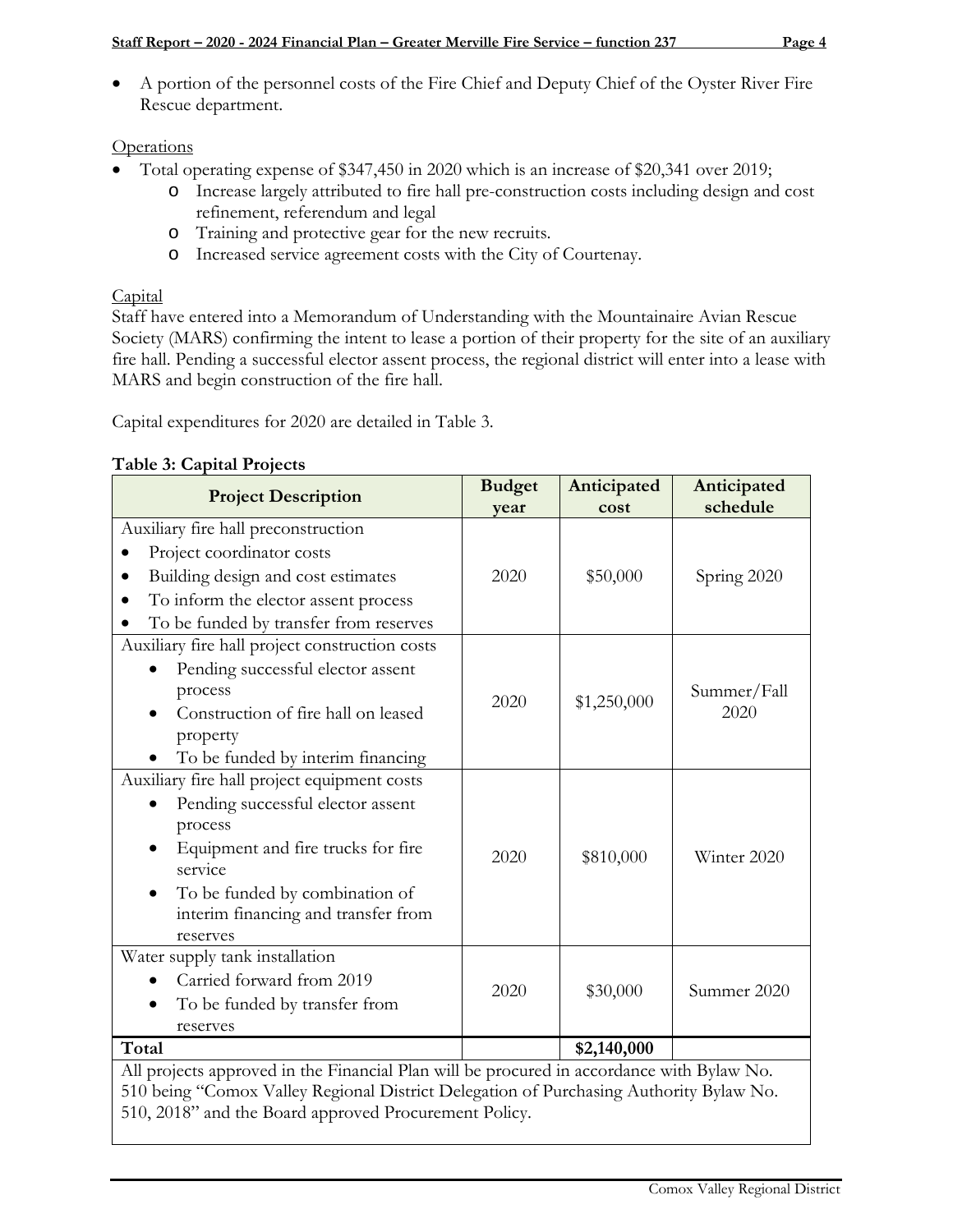During 2020, cost estimates for land purchase, land improvements, hall construction and equipment purchases will be refined. Those refined values and the estimated taxation impact will be presented at a community meeting prior to the elector assent process. It is important to bear in mind that the community will measure the costs and benefits of proceeding with the auxiliary fire hall project.

A sustainable asset funding model for this service will be developed as the capital items are acquired.

#### **Reserves**

• Contributions to reserves of \$17,425 in 2020 which is a decrease of \$31,584 from 2019

The estimated opening 2020 capital reserve fund balance is \$437,257 which includes funds transferred from the former improvement district.

Table 4 illustrates the anticipated capital reserve contributions and annual balances based on the recommendations of the proposed 2020-2024 Financial Plan.

| Capital reserve<br>(machinery &<br>equipment) activity | 2020          | 2021      | 2022      | 2023      | 2024      |
|--------------------------------------------------------|---------------|-----------|-----------|-----------|-----------|
| Beginning balance                                      | \$437,257     | \$307,182 | \$307,182 | \$321,924 | \$331,841 |
| Contributions to reserve                               | \$9,925       | \$0       | \$14,742  | \$9,917   | \$0       |
| Applied to capital                                     | $(\$140,000)$ | \$0       | \$0       | \$0       | \$0       |
| <b>Estimated balance at</b><br>year end                | \$307,182     | \$307,182 | \$321,924 | \$331,841 | \$331,841 |

#### **Table 4: Capital Reserve Fund Status**

Debt Charges

- Debt servicing costs of \$32,500 in 2020 as construction begins and interim financing is utilized.
- Debt servicing costs of \$109,625 in 2021 as the fire hall and equipment are completed.

#### Tax Impacts

The 2020 - 2024 Financial Plan indicates the following residential tax impact:

- Based on the 2020 completed assessment roll, the estimated residential tax rate for this service is expected to be \$0.4699 per \$1,000 of taxable assessed value.
- The 2019 residential tax rate for the service was \$0.4454 per \$1,000 of taxable assessed value.
- For a residence with an assessed value of \$500,000, the total tax impact is estimated to be \$234.95.

#### **Citizen/Public Relations**

The Greater Merville Fire Protection Service provides protection for approximately 1,400 properties within the local service area.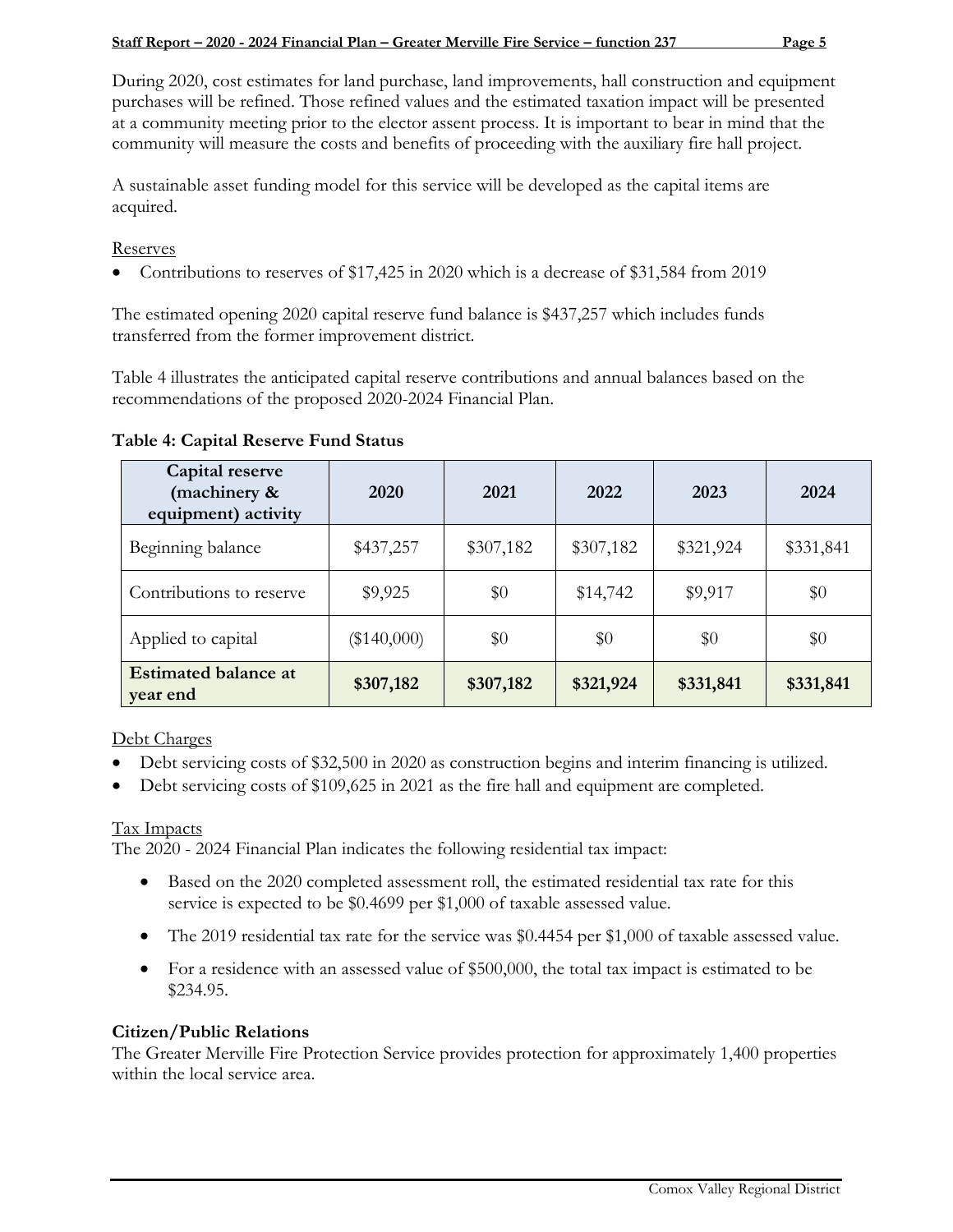Referendum Communications

- Staff have developed a communications plan which includes a mail out to each property owner within the service area, a community meeting as well as a dedicated webpage with FAQs.
- The mail out and webpage to convey key points regarding the development of an auxiliary fire hall and the requirement for elector assent to borrow funds for construction.
- This mail out and webpage are in addition to the legislated requirement for advertising and notice for the elector assent process.

Attachments: Appendix A – "Core Service: Regional Emergency Services" Appendix B – "City of Courtenay Submission"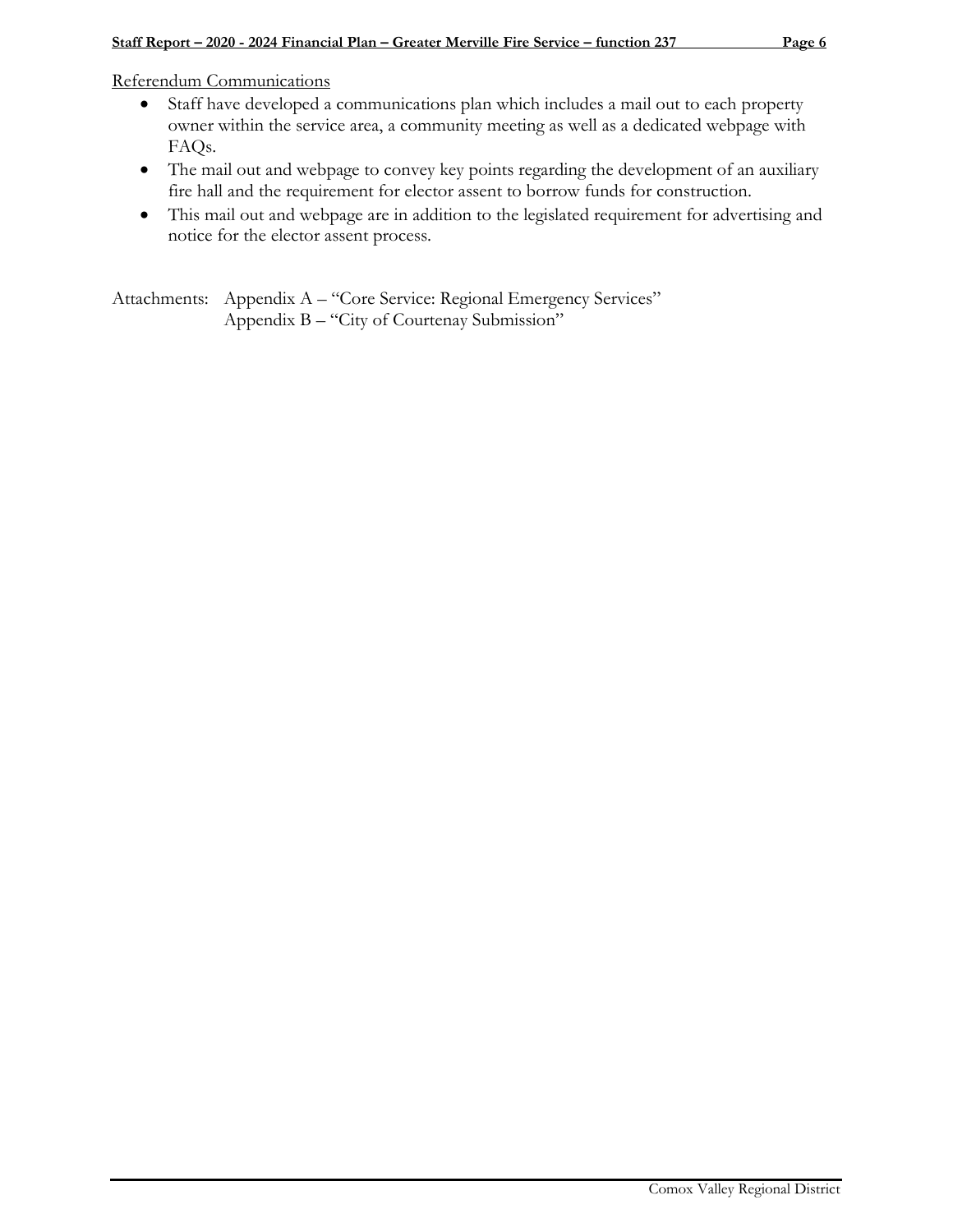

# **Core Service: Regional Emergency Services**

CVRD Regional Emergency Services provides Comox Valley wide collaboration and coordination of emergency management under the four pillars of emergency management – mitigation/prevention, preparedness, response and recovery.

The CVRD activates and operates the regional emergency operation centre in emergency situations.

Several rural and community fire department services (under a volunteer fire fighter model) are delivered through CVRD.

#### **Key service outcomes:**

- $\checkmark$  Emergency prevention and mitigation
- Emergency Operations Centre preparedness
- $\checkmark$  Business and resident emergency preparedness
- $\checkmark$  Support for emergency staff and volunteers
- $\checkmark$  Resilient communities
- $\checkmark$  KFN partnerships
- $\checkmark$  Emergency food supply preparedness and recovery

# **Initiatives (Proposed for 2020-2024 budget)**

|    | <b>Key Projects</b>                                                                                                                         | <b>Strategic</b><br><b>Drivers</b> | <b>Costs</b> | <b>Public</b><br><b>Engagement</b> | Timing        |
|----|---------------------------------------------------------------------------------------------------------------------------------------------|------------------------------------|--------------|------------------------------------|---------------|
|    | 1. Completion of the new Regional<br><b>Emergency Operations Centre</b>                                                                     | F, C, P                            | \$           |                                    | 2020          |
|    | 2. Preparation for 2020 earthquake<br>emergency functional exercise *                                                                       | F, P, I                            | \$\$\$       |                                    | 2020          |
|    | 3. National Disaster Mitigation<br>Program – Flood Risk Mapping<br>for entire CVRD Coastline, in<br>collaboration with CVRD<br>Planning $*$ | C, P, I                            | \$\$         |                                    | 2020          |
| 4. | Consideration of Merville and<br>Mount Washington fire service<br>buildings                                                                 | F, P                               | \$\$\$       |                                    | $2020 - 2022$ |
|    | 5. Community Fire Smart Program<br>and wildfire protection planning                                                                         | F, C, P                            | \$           |                                    | $2020 - 2022$ |
|    | 6. Exploration of available space for<br>volunteers (Search and Rescue)                                                                     | P                                  | \$           |                                    | 2021          |
|    | * - depends on partner collaboration and advocacy with partners is encouraged                                                               |                                    |              |                                    |               |

Strategic Drivers:  $F =$  fiscal responsibility;  $C =$  climate crisis;  $P =$  community partnerships; I = Indigenous relations